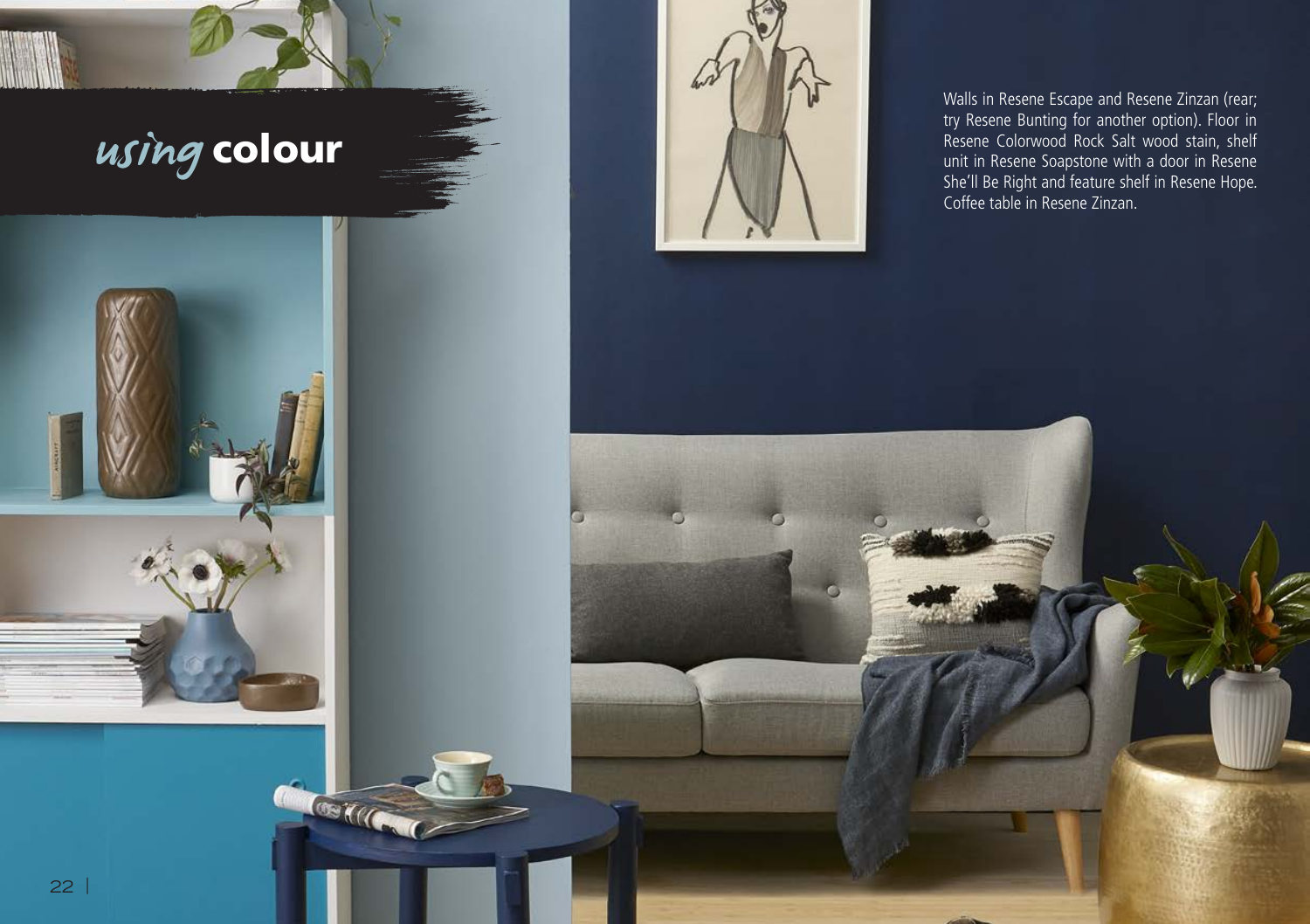## **A room by room guide to selecting colour**

#### **Bathrooms**

Bathrooms are one of the smallest rooms in the house and are generally cluttered with towel rails, basins and showers/baths. While this can make them a decorator's nightmare, it also means you can afford to be a little more courageous with colour. If your original colour choice doesn't work, you can repaint a small bathroom quickly.

Avoid using too many colours if your bathroom feels small. Instead, paint a dado on the bottom third of each wall in your chosen colour and paint the remaining two-thirds in white. Blues and greens being tranquil and clean are popular choices for bathrooms. Being cool colours, they can also make a small bathroom appear more spacious.

Below: Walls in Resene Hermitage and Resene Quarter Cararra.



#### **Bedrooms**

When selecting colours for bedrooms it is important to choose colours that are conducive to sleeping. You are also likely to spend more time looking at the ceiling than you would in other rooms.

As a general rule you should avoid using very bright colours and save them for other parts of your home. Most light and pastel shades are ideal for bedrooms. Blue is a popular colour choice for bedrooms because of its soothing qualities. However, if you have trouble getting up in the morning, you may wish to add an invigorating accent to get you out of bed.

Below: Walls in Resene Rascal (try Resene Half Rickshaw for another option), floor in Resene Unwind and bedside table in Resene Mozart.

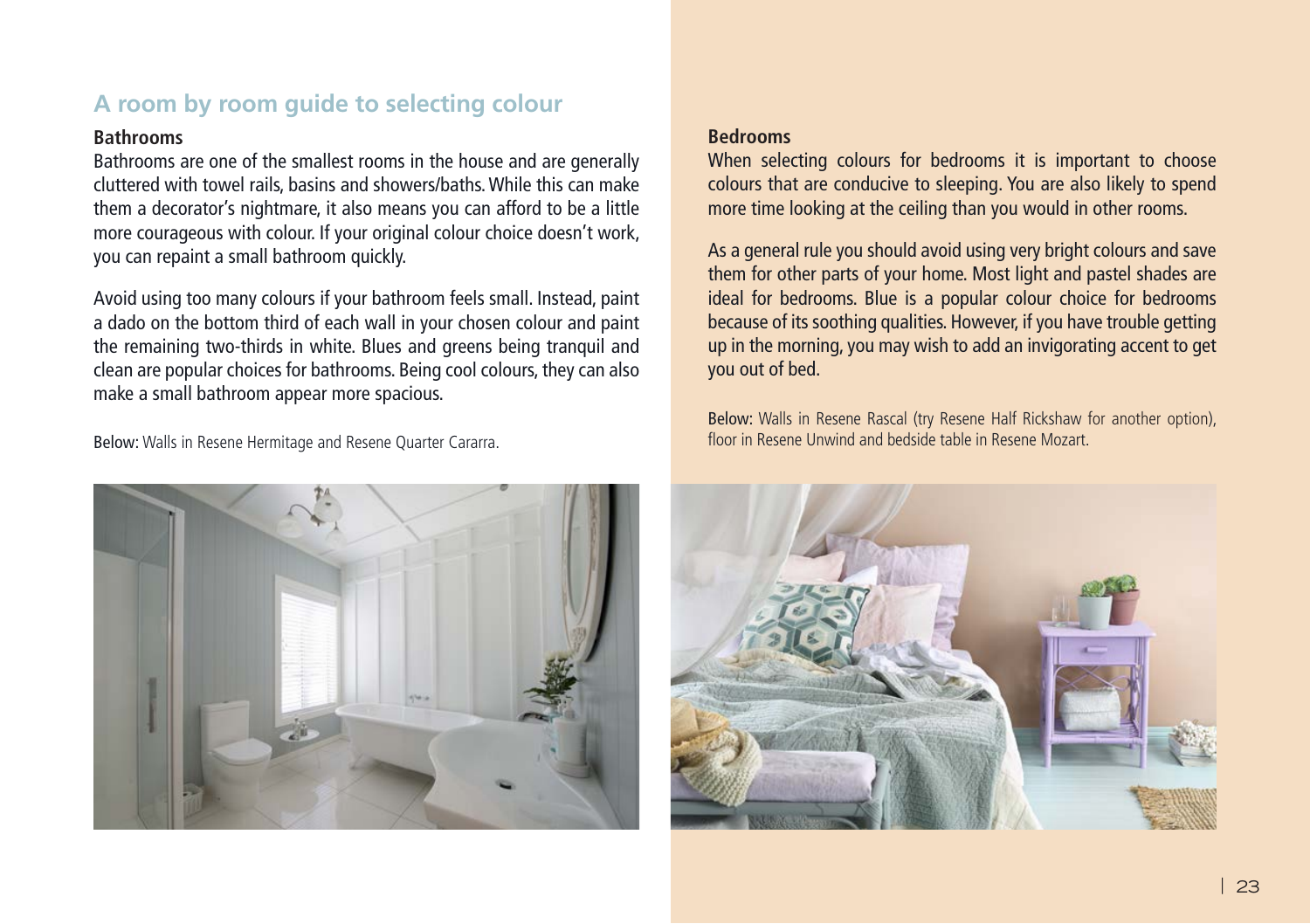#### **Dining rooms**

Separate dining rooms tend to be reserved for special occasions so they are a good opportunity to experiment with colour that you might not be brave enough to use elsewhere. Red stimulates the appetite and is a good choice for dining rooms. Combined with gold cutlery, a dramatic air of formality will result. Midnight blue or aubergine and gold are also dramatic colour schemes for night-time dining.

Remember, in any dining room the table will be the focal point.

Below: Rear wall in Resene Tana, front wall in Resene Half Perfect Taupe, floor in Resene Soulmate, skirting in Resene Quarter Merino, coat stand in Resene Hot Toddy and chair in Resene Tussock.

#### **Family rooms**

Family rooms call for a tough durable finish that can take the inevitable wear and tear. Families tend to spend a lot of time in this part of the home, so a bright uplifting colour scheme is recommended. Use one or two dominant colours and add accents for interest.

Choose mid tone colours that will minimise the appearance of finger marks, animal fur and general light scuffing. Avoid using very dark or very light colours. Use patterned curtains and furnishing fabric in place of plain fabrics.

Below: Left wall in Resene Marathon (try Resene Wavelength for another option), right wall in Resene Awash and stairwell in Resene Alabaster.



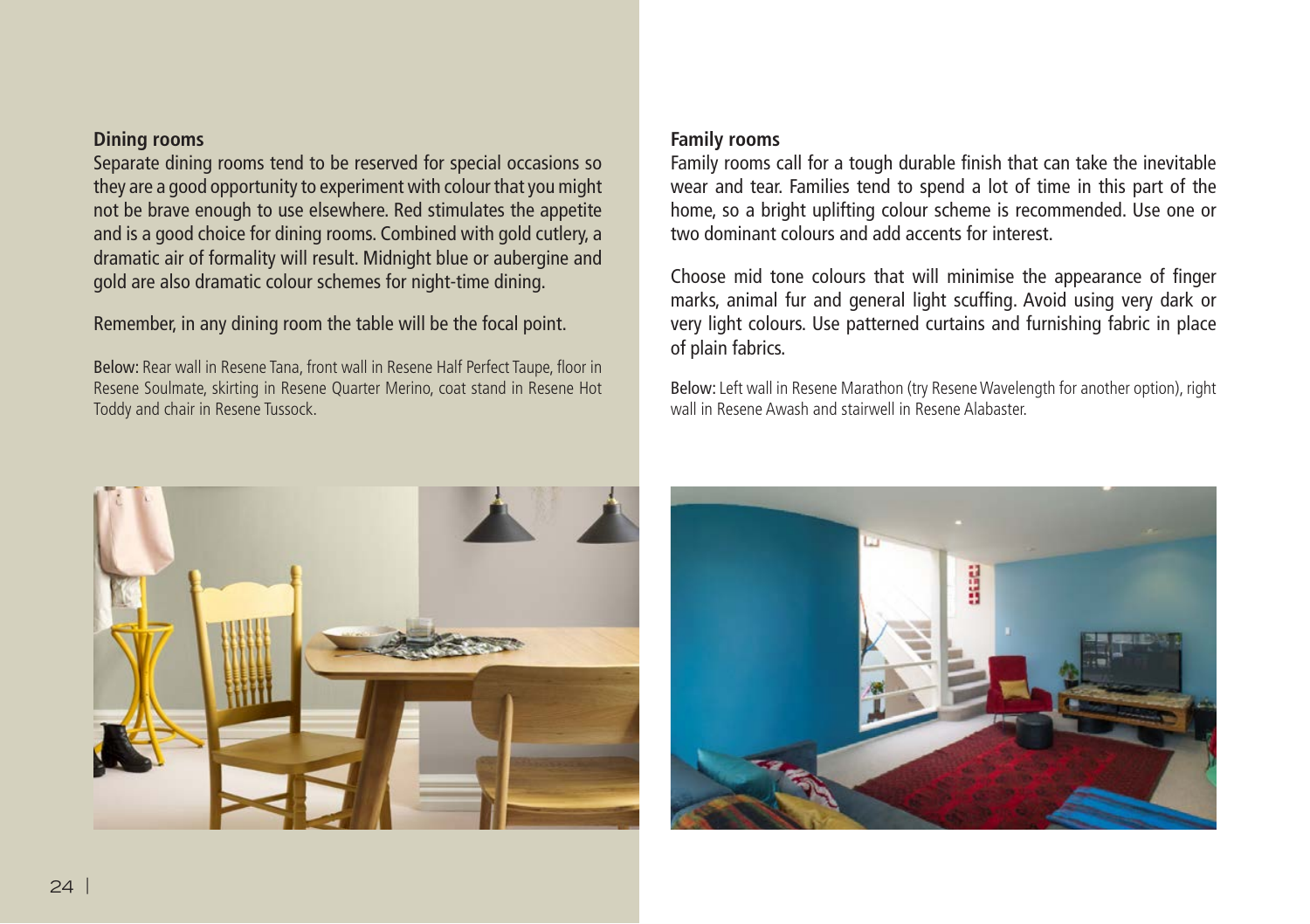### **Kitchens**

The kitchen is where you will tend to spend a lot of time, especially if you are the main chef in your household. Make sure you are comfortable with your chosen colour scheme. Bright, invigorating colour schemes can boost energy levels when you have a lot of cooking and cleaning to get through. As kitchens are dominated by cabinetry, benches and the floor, treat these elements as the starting point for your colour scheme.

The appearance of colours in the kitchen will depend on the properties and textures of each of the surfaces. Glossy surfaces, such as laminated cabinetry, will reflect more light and look different to low sheen painted walls, so it is important to be careful when trying to match colours in different materials. Sometimes it is better to select a tone lighter or darker rather than trying to create an exact colour match.





**Left:** Cabinets in Resene Washed Green with shelf in Resene Scandal and walls in Resene Buttery White. **Above:**  Cabinets and walls in Resene Quarter Sea Fog.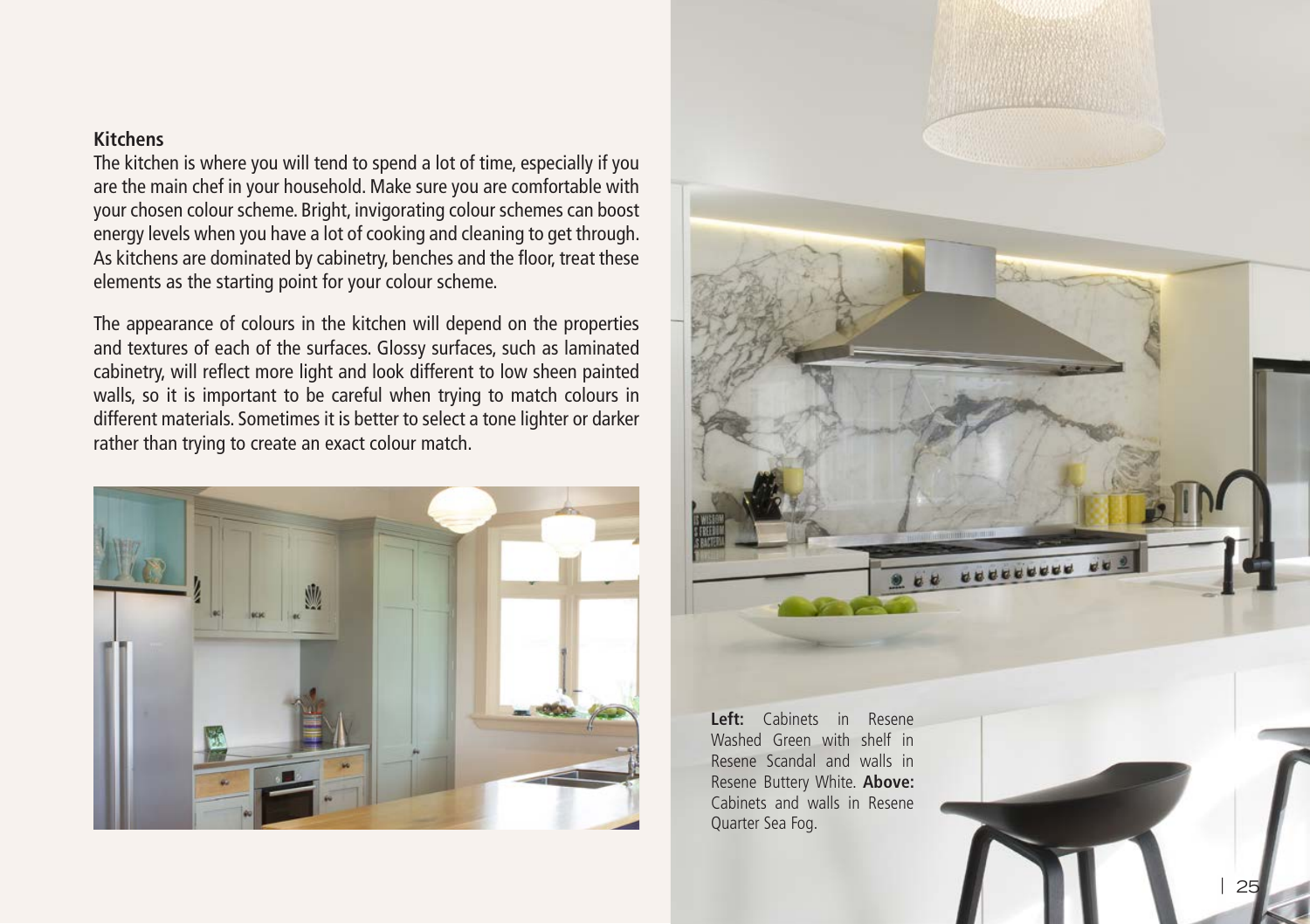#### **Living rooms**

Today's living rooms are often open spaces that link through to dining and kitchen areas. Knowing where to start and finish the colour scheme between each part of an open plan space can be very difficult. There are two techniques that you can use:

- Paint a feature area in an area between the two adjoining rooms or spaces to create a natural colour break.
- Use a progression of colours, then paint a unifying colour throughout the spaces and accent with the other progressional colours.

Living rooms are the ideal place to create focal points or feature areas. Traditionally fireplaces acted as the focal point of most living rooms. If you don't have a fireplace, select a focal point for your room and decorate around that. The focal point may be a feature area, lounge suite or similar.

As living rooms are usually subject to less wear and tear than family rooms, you can choose light and dark colours if desired.

Remember no matter what room you are painting, artificial lighting can be used very successfully to complement your colour scheme and it is worth reviewing your lighting plan prior to painting.

**Right:** Walls in Resene Rascal (try Resene Half Rickshaw for another option), floor in Resene Quarter Sandspit Brown, sideboard in Resene Gumboot, shelf in Resene Half Biscotti, and side tables in Resene Dusted Blue and Resene Spanish White.

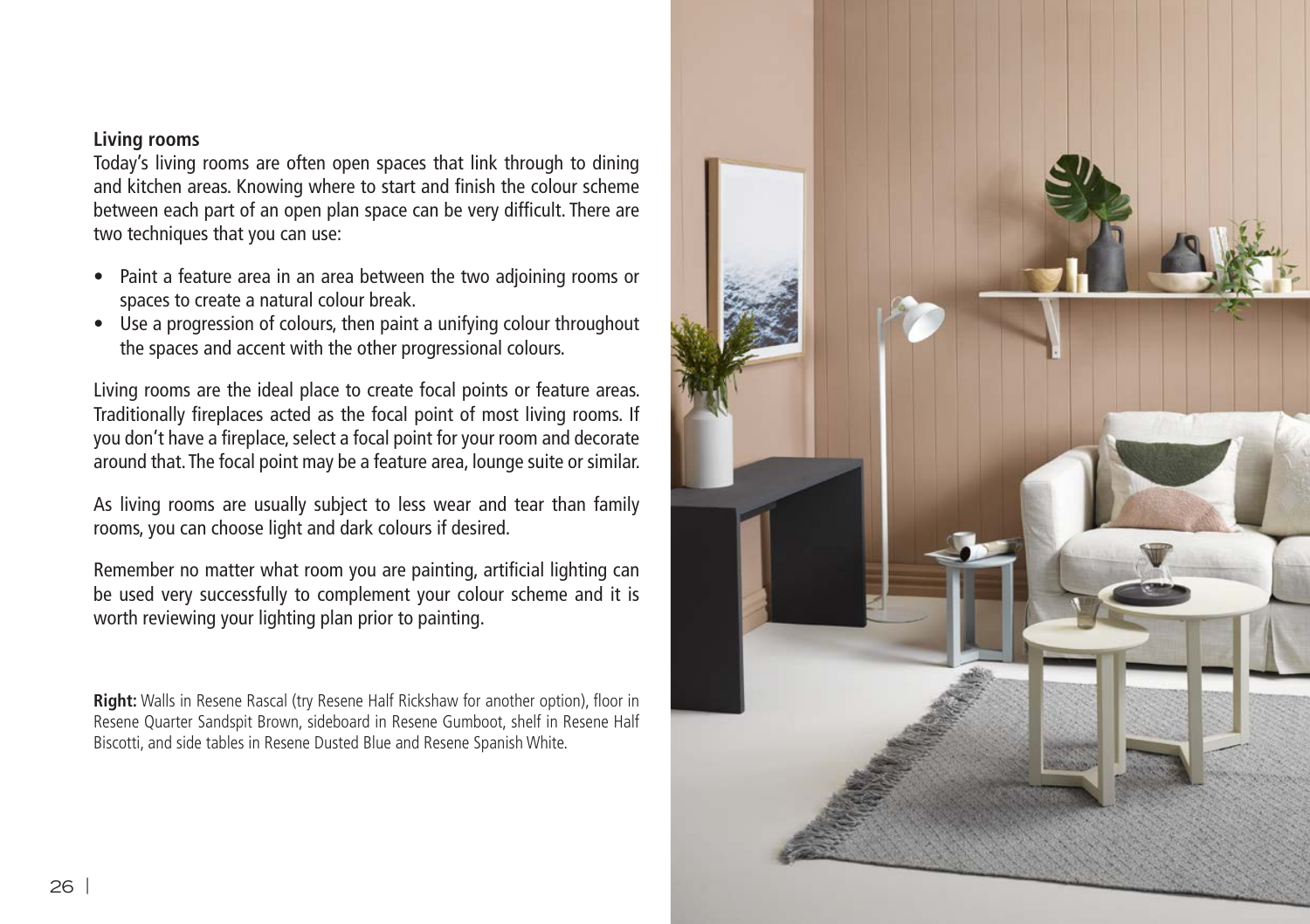

#### **Hallways and entrances**

First impressions count! As hallways and entrances are transition areas and you spend only a short amount of time in them, you can usually afford to be a little more adventurous. Ideally hallways should be treated as linking spaces to help give continuity to your interior colour scheme.

To make a long hall look shorter, paint the end wall a vibrant warm shade. To make a hallway look longer, paint the end wall a light cool colour. Colour can provide a bridge between adjoining areas. It can be difficult to change colour when adjoining spaces are viewed together, so a feature area of colour may be a good way to create a natural colour break. When visualising a hallway or entrance colour scheme, leave the doors of adjoining rooms open so that you can see how the hallway will work as the focal point.

**Right:** Walls in Resene Gull Grey, door in Resene Daredevil, bench seat in Resene Sunflower, and floor pattern in Resene Gull Grey and Resene Cod Grey.

# top tip

If you wish to paint each side of a door different colours, take care when painting the edges, as the edges of the door will be visible when the door is left ajar. We recommend you paint the opening edge of the door the same colour as the face of the door that opens into the room, and paint the hinged edge to match the other face. This way when the door is left open, the colour of the visible edge and the face of the door are continuous from whichever room they are viewed.

> Resene Sunflower |

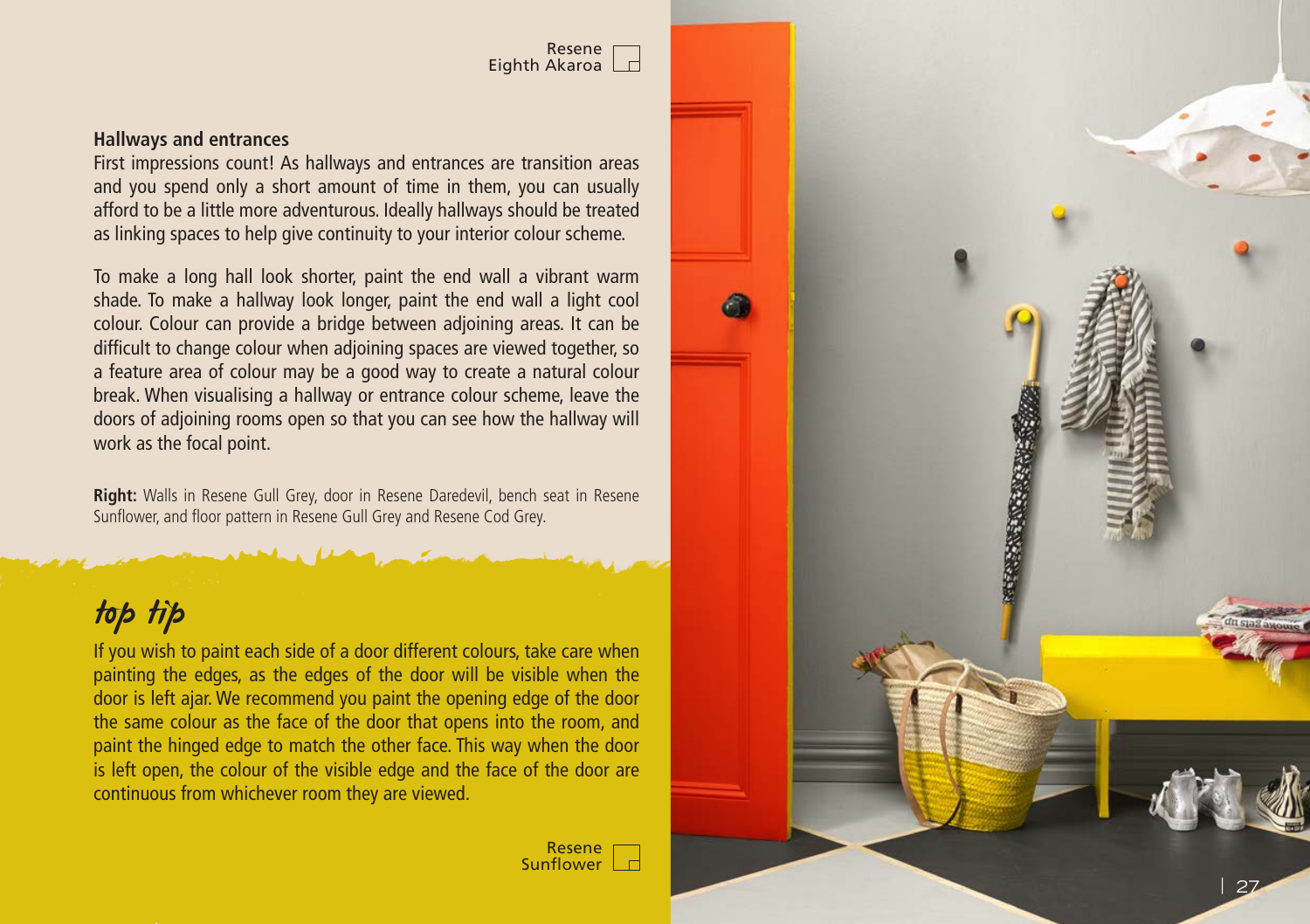**Wall from top:** Resene Spindle (sky), Resene Mischka (left hill), Resene Freestyling (right), Resene Santas Grey (right), Resene Mamba (right), Resene Hammerhead (left, behind sofa), Resene Casper (sea). The floor is in Resene Ivanhoe.



## **Making a feature of it**

Inject colour with a feature area. Redecorating an entire room can be time-consuming, so if all you want is a quick way of changing the mood of a room without redoing the entire colour scheme, designate yourself a feature area and start painting!

A feature area is simply one wall or area picked out as an accent by painting it in a different manner to the rest of the space. If you have a predominantly neutral colour scheme, a feature area is the perfect opportunity to add a splash of colour without overpowering the rest of the room scheme that you have worked hard to achieve. While feature areas are most commonly used as a highlight in a neutral schemed room, they can also be used to define space in open plan areas rather than having expanses of the same colour for the entire area.

There are no hard and fast rules to selecting the right area for your feature – after all, you are the one who has to live with it. An easy way to select a feature area is to stand in the middle of the room and choose a dominant wall, preferably one with interesting angles, curves, a fireplace or lighting.

It is generally best to avoid walls with windows and doors, as these will distract attention from the feature you are creating.

Feature areas may be created by simply overcoating the space with an accent colour in a low sheen or flat finish. You can select a favourite colour or use existing furnishings as inspiration and select a feature colour from room curtains, furniture, artworks or floor rugs.

You don't have to limit your feature to the walls. Consider whether a feature ceiling, floor, furniture or another focal point will best suit your plans. Outside a feature area could be your front door, a garden feature or window trim and architectural details.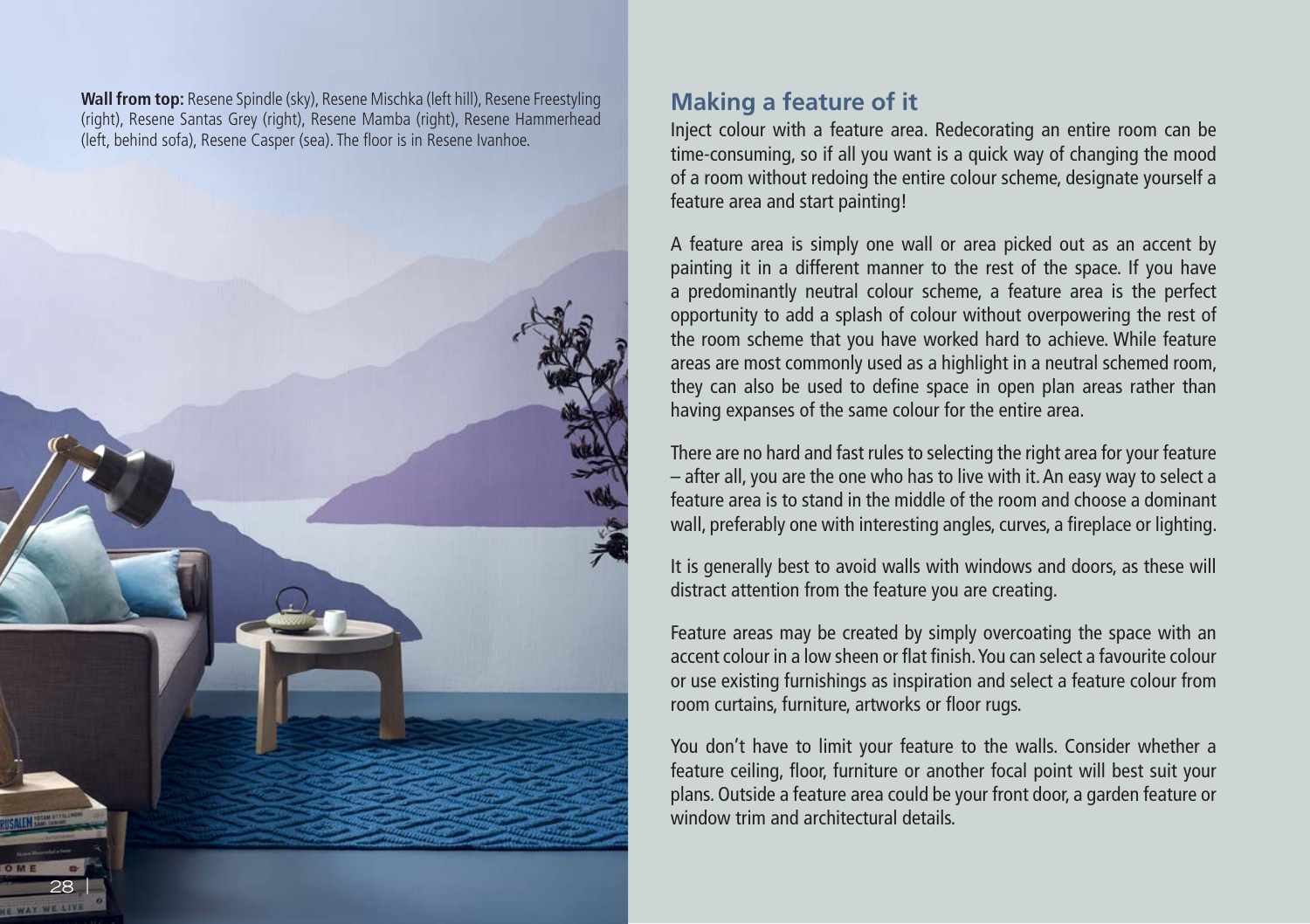If you are looking for something a little more unique, be a bit more adventurous and experiment with a sparkling Resene FX Metallic finish, a light Mediterranean style finish such as Resene Sandtex or a completely personalised Resene Paint effects finish.

A feature area will have a dramatic effect on the whole space – a metallic feature can add sizzle, a deep red feature area depth and warmth, and a Resene Sandtex feature area can add a natural textured earthy touch.

Remember, a dark colour will make the feature area advance and appear closer, while a lighter shade will make the wall recede and appear further away. If you want to make a long room appear squarer, paint the far wall in a dark colour to draw the wall into the room.

As colours are influenced by other room colours and lighting, it is always best to trial your chosen colour using a Resene testpot in the actual area you are planning to paint. View the painted swatch at different times of day to ensure that you like the colour as it changes from day to night.

It only takes a few litres to create a feature area, which means it can be easily changed to suit your mood, the season or a change in decorating plans. Don't be afraid to allocate one wall or area as a permanent feature area and change it regularly as your tastes and colour trends develop.

Feature areas are designed for you to experiment with colours, so make the most of the blank canvas – after all you can always repaint if you don't like the first colour you choose.

**Right:** This plank paint effect is created with a basecoat of Resene Inside Back, overbrushed with Resene Stromboli, Resene Gulf Stream and Resene Half Opal. The floor is in Resene Inside Back, the coffee table legs are in Resene Half Gravel and the top is in Resene Alabaster. The side table is painted in Resene Bianca, the planter basket in Resene Billabong and the bowl in Resene Wishlist.



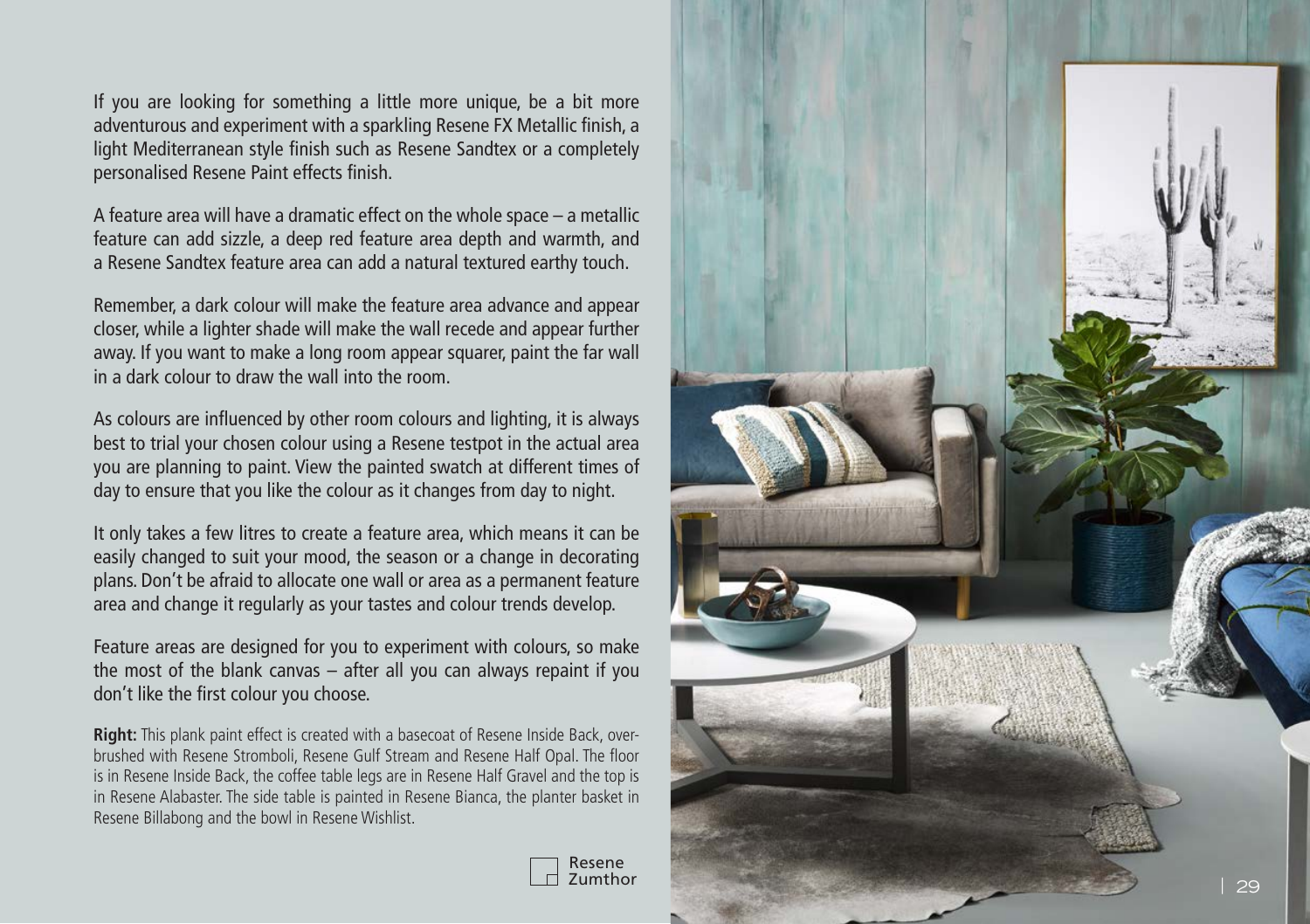

## **Personalise with paint effects**

A freshly painted wall looks beautiful but what if you're after something just a little different. Or you'd like to upcycle some furniture and a straight paint finish might look a little plain?

Paint effects allow you the freedom to capture a mood, create an ambience and transform the mundane into something special. Some techniques also have the practical benefit of disguising less-than-perfect surfaces. In fact, imperfections in the surface can add to the overall impact of the effect.

There are a number of specialty Resene products to help you create useful and beautiful surfaces.

- Metallic paints from the Resene Special Effects and Metallics range from classics like pewter and gold, through to brightly coloured hues.
- Resene Colorwood Whitewash and Resene Colorwood Greywash for an easy-to-achieve and durable washed effect.
- Resene Paint Effects Medium is a tintable acrylic medium that allows you to easily create unique paint effects, while still enjoying the benefits of lower odour and easy clean up in water. It dries more slowly than standard paint so you have longer to work on the effect.
- Resene Resitex or Resene Sandtex are also good basecoats for paint effects as the texture adds an extra dimension to the effect.
- Resene FX Crackle gives an aged crackle effect.
- Resene FX Pearl Shimmer gives a soft shimmery sparkle to any paint colour.
- Resene Blackboard Paint and Resene Chalkboard Paint for a chalkboard finish.